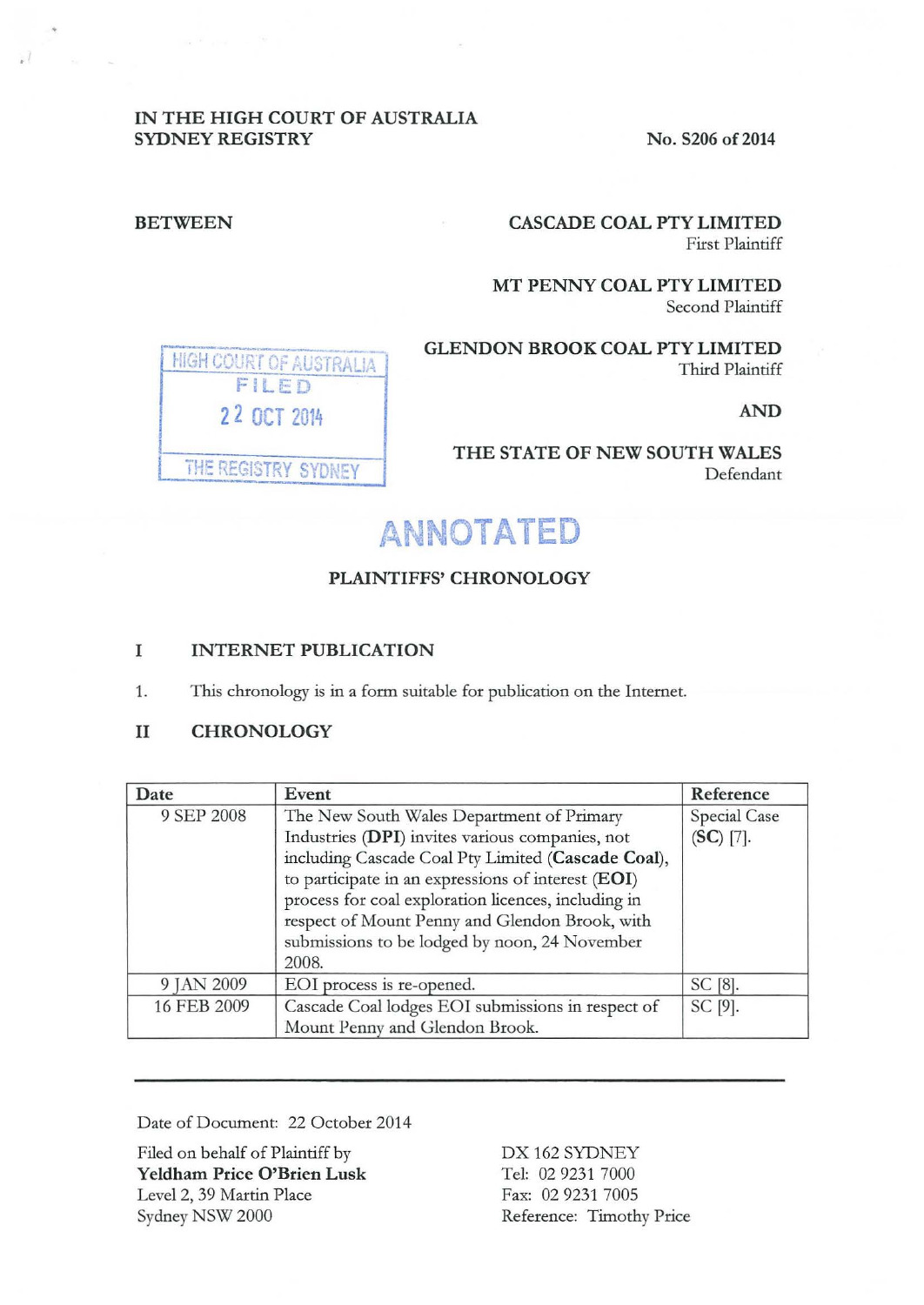| Date            | Event                                                                                             | Reference     |
|-----------------|---------------------------------------------------------------------------------------------------|---------------|
| 19 JUN 2009     | DPI advises Cascade Coal that it is the successful                                                | SC [10].      |
|                 | EOI applicant in respect of Mount Penny and                                                       |               |
|                 | Glendon Brook.                                                                                    |               |
| 10 AUG 2009     | DPI advises Cascade Coal that consent has been                                                    | SC [12]-[13]. |
|                 | given pursuant to s 13(4) of the Mining Act 1992                                                  |               |
|                 | (NSW) for it to apply for exploration licences in                                                 |               |
|                 | respect of Mount Penny and Glendon Brook.                                                         |               |
| 21 AUG 2009     | Cascade Coal causes Mt Penny Coal Pty Limited                                                     | SC [14].      |
|                 | (Mt Penny Coal) and Glendon Brook Coal Pty                                                        |               |
|                 | Limited (Glendon Brook Coal) to be incorporated.                                                  |               |
| 24 AUG 2009     | Cascade Coal applies for exploration licences in                                                  | SC [15]-[16]. |
|                 | respect of Mount Penny and Glendon Brook,                                                         |               |
|                 | advising the DPI that such licences are to be issued                                              |               |
|                 | to Mt Penny Coal and Glendon Brook Coal                                                           |               |
|                 | respectively.                                                                                     |               |
| 21 OCT 2009     | Exploration licences in respect of Mount Penny and                                                | SC [17].      |
|                 | Glendon Brook are issued to Mt Penny Coal and                                                     |               |
|                 | Glendon Brook Coal respectively.                                                                  |               |
| 20 DEC 2010     | Mt Penny Coal lodges an application for project                                                   | SC [19].      |
|                 | approval in respect of a proposed open cut coal mine                                              |               |
|                 | at Mount Penny.                                                                                   |               |
| 2 MAR 2011      | Notification of environmental assessment                                                          | SC [20].      |
|                 | requirements in respect of Mt Penny Coal's project                                                |               |
|                 | application.                                                                                      |               |
| 30 AUG 2011     | Notification of revised environmental assessment                                                  | SC [21].      |
|                 | requirements.                                                                                     |               |
| <b>AUG 2012</b> | Mt Penny Coal lodges an environmental assessment                                                  | SC [23].      |
|                 | in respect of its project application.                                                            |               |
| 4 OCT 2012      | The Department of Planning and Infrastructure                                                     | SC [24].      |
|                 | advises Mt Penny Coal that the environmental                                                      |               |
|                 | assessment submitted by it is inadequate for public                                               |               |
|                 | exhibition and requests that a revised environmental                                              |               |
|                 | assessment be submitted.                                                                          |               |
| 12 NOV 2012     | Commencement of Operation Jasper.                                                                 | SC [32].      |
| 31 JUL 2013     | Report of the Independent Commission Against                                                      | SC [34].      |
|                 | Corruption (ICAC) entitled "Investigation into the                                                |               |
|                 | Conduct of Ian Macdonald, Edward Obeid Senior,                                                    |               |
|                 | Moses Obeid and Others" (the Report) is made<br>public.                                           |               |
| 13 AUG 2013     | The Report is laid before the Legislative Assembly.                                               | SC [35].      |
| 20 AUG 2013     | The Report is laid before the Legislative Council.                                                | SC [36].      |
| 18 DEC 2013     |                                                                                                   |               |
|                 | Report of ICAC entitled "Operations Jasper and<br>Acacia - Addressing Outstanding Questions" (the | SC [42].      |
|                 | Further Report) is made public.                                                                   |               |
| 19 DEC 2013     | The Director General of the Department of Trade                                                   |               |
|                 | and Investment invites Mt Penny Coal and Glendon                                                  | SC $[45(a)].$ |
|                 | Brook Coal to make submissions as to why the New                                                  |               |
|                 | South Wales Government should not implement the                                                   |               |
|                 | recommendations in the Further Report.                                                            |               |
|                 |                                                                                                   |               |